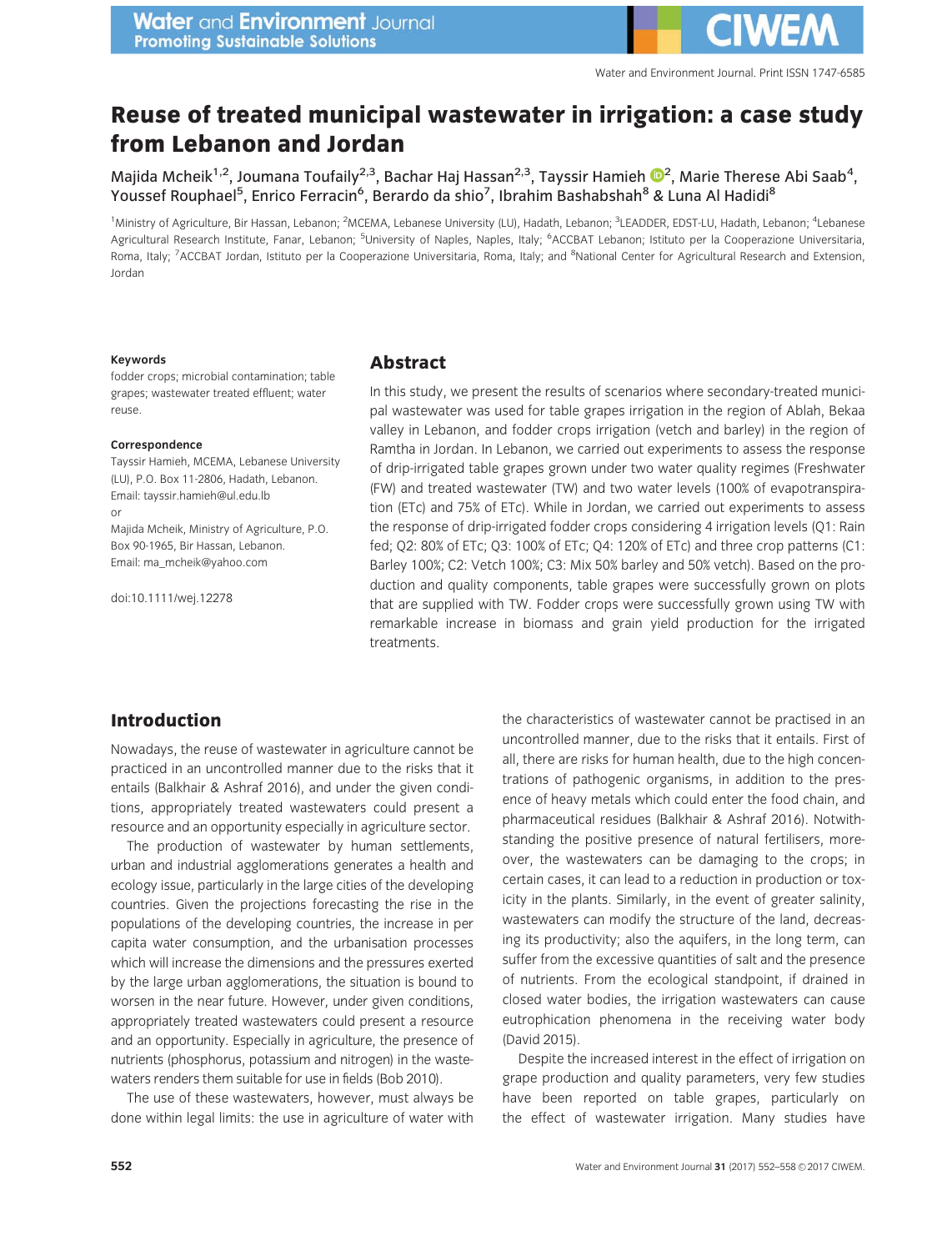demonstrated that deficit and regulated deficit irrigation is a practical and useful technique to improve fruit quality and reduce irrigation application when water availability is limited (Ebel & Proebsting 1993; Fereres & Soriano 2007).

Most of the studies have been performed on deciduous and citrus orchards but very few on table grapes. Among the studies performed on table grapes, Conesa et al. 2016 studied the post-veraison deficit irrigation regimes that would enhance berry colouration and health-promoting bioactive compounds in 'Crimson Seedless' table grapes. Another study reported in literature tackled mainly the effect of postveraison regulated deficit irrigation in production and berry quality of Autumn Royal and Crimson table grape cultivars (Faci et al. 2014).

In Jordan, wastewater reuse has been practiced for over the past 34 years (Carr et al. 2011) while in Lebanon it is rather a recent practice. Experimental trials on the reuse of wastewater in agriculture have been conducted in Lebanon and Jordan. The trials aimed to investigate the effect of treated wastewater irrigation on table grape production in Lebanon and fodder crops yield in Jordan. The specific challenges for both countries largely depend on adopting appropriate measures aiming at optimising crop yields and quality, maintaining soil productivity and safeguarding the environment.

# Materials and methods

# Experimental trial in Lebanon

### Experimental site and climate

The field experiment was carried out during the growing season in 2015 in Ablah located in the Central Bekaa valley (Lebanon,  $37^\circ$  16N, 14 $^\circ$  25E) in a vineyard located near the Wastewater Treatment Plant (WWTP) that is serving the village. The WWTP provides a secondary treatment (Conventional Treatment Process/Trickling filters + Disinfection by Chlorination). The plant has a maximum capacity of 2000  $\mathrm{m}^3$ per day and currently receives 800  $m<sup>3</sup>$  per day during the summer time. The plant serves 18.5 ha belonging to 37 beneficiary farmers all of whom are table grape growers. The treated effluent is collected in a reservoir located near the WWTP that was built in 2015 within the framework of ACCBAT project funded by the European Union ENPI CBC MED program 2007–2013, and the reservoir capacity is 15 000  $\text{m}^3$ . The stored effluent is then diverted to nearby fields.

The climate of the area is typically Mediterranean, characterised by a hot and dry season from April to October. The main weather parameters were obtained from a standard agro-meteorological station located at the experimental station of the Lebanese Agricultural Research Institute (LARI) that is very close to the field trial (at 200 m). The weather

Table 1 Monthly climate data for the year 2015 as recorded for Ablah

region

| Month     | ETo (mm) | Rain (mm) | $T_{\rm max}$ (°C) | $T_{\text{min}}$ (°C) | RHmean (%) |
|-----------|----------|-----------|--------------------|-----------------------|------------|
| January   | 28.86    | 126.70    | 8.83               | $-2.22$               | 84.32      |
| February  | 39.36    | 128.70    | 11.51              | 0.14                  | 81.50      |
| March     | 78.09    | 63.90     | 16.98              | 3.91                  | 68.76      |
| April     | 109.42   | 111.00    | 19.23              | 4.20                  | 63.00      |
| May       | 165.70   | 33.60     | 25.86              | 8.68                  | 51.99      |
| June      | 182.94   | 18.00     | 27.83              | 8.22                  | 55.00      |
| July      | 221.48   | 10.80     | 33.59              | 11.45                 | 47.18      |
| August    | 193.60   | 0.00      | 33.53              | 13.78                 | 47.55      |
| September | 145.98   | 10.00     | 32.36              | 13.45                 | 45.09      |
| October   | 91.17    | 23.60     | 26.12              | 10.39                 | 63.82      |
| November  | 50.35    | 24.60     | 19.43              | 4.39                  | 65.63      |
| December  | 32.08    | 10.40     | 13.82              | $-0.67$               | 66.62      |

regimes, in terms of reference evapotranspiration (ETo), precipitation (P), maximum temperature  $(T_{\text{max}})$ , minimum temperature ( $T_{min}$ ) and mean relative humidity (RH<sub>mean</sub>) during the season 2015 are given in Table 1.

In general, overall average air temperature during the grapevine cycle extending from May to September was 20.87°C. The total precipitation amount from May to September was 72.4 mm.

The soil of the study area is sandy clay loam (USDA textural soil classification) with 34.6% clay and 14.7% silt. Field slope is less than 0.1% and total available water holding capacity within the top 1 m of soil profile is 114 mm.

### Treatments and agronomic management

The present experiment was carried out to assess the response of drip-irrigated table grapes grown under two water quality regimes [Freshwater (F) and treated wastewater (TW)] and two water levels [100% of crop evapotranspiration (ETc) and 75% of ETc].

The vine growing distance was 3.5 m  $\times$  3.5 m according to the standard practices in Ablah region. Standard cultivation practices were adopted during the crop growing seasons. Irrigation season started in July and ended in 25 August 2015 corresponding mainly to the period between fruit setting/pea size and one week after veraison. The vines were harvested at commercial maturity.

In total, the experiment consisted of four treatments with four replicates per treatment: T1: Fresh water/100% irrigated; T2: Fresh water/75% irrigated; T3: Treated water/100% irrigated and T4: Treated water/75% irrigated. Treatments were arranged in a split plot design. Each experimental plot consisted of 4 rows of grapevines and 14 vines/row.

#### Irrigation management

All the plots were equipped with low polyethylene surface laterals. All the laterals were supplied with on-line drippers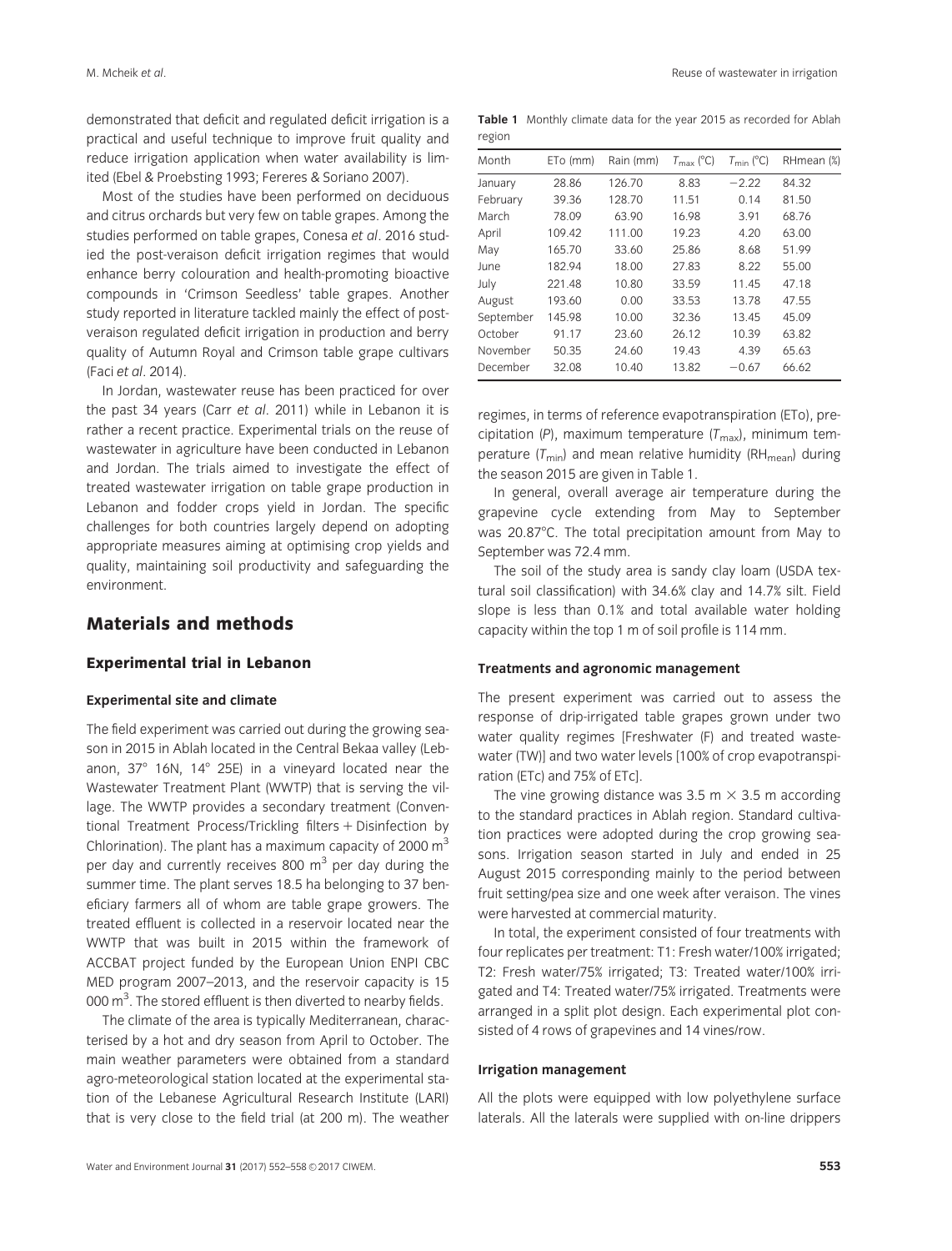(theoretical discharge rate of 8 L  $h^{-1}$  at a pressure of 100 kPa), each vine had 2 drippers corresponding to a total of 16 L  $\mathsf{h}^{-1}.$  The spacing between laterals was 3.5 m. The experiment was equipped with separate reservoirs and head units for the treatments irrigated with fresh water and those irrigated with treated effluent. Filters were manually cleaned.

Irrigation was applied at 100% or 75% of ETc depending on the good treatment, and managed using an Excel-based irrigation tool (Todorovic 2006) that employs meteorological, soil and crop data for a day-by-day estimation of the soil water balance in the effective root zone.

#### Water sampling and analysis

Concerning irrigation water, the main physical–chemical and microbial characteristics of both kinds of water (F and TW) were monitored.

Standard methods (APHA 1998) were used in the laboratory to measure the biochemical oxygen demand  $(BOD_5)$ , the total dissolved salts (TDS), electrical conductivity (EC), the pH, etc. The microbiological analysis of total coliforms (TC), faecal coliforms (FC), Escherichia coli (E. coli) and salmonella was done according to standard methods (APHA 1998). Salmonella were examined according to the methodology described by Giammanco et al. 2002.

# Crop production and microbial contamination of fruits

The effects of the quality of irrigation water on crop production and their interactions were analysed. The analyses measured the marketable yield.

Fruits were harvested from each plot and used to measure microbial contamination, mainly faecal coliform, E. coli and salmonella. Fruits in 500 g samples were harvested from each plot and used to measure microbial contamination. In the laboratory, 100 g of fruits, including fruit skin and flesh, were homogenised with 900 mL of sterile water by a stomacher. Then, ten-fold dilutions were made within the same medium. Faecal coliform and E. coli were measured using membrane filtration techniques (APHA 1998). The Salmonella detection was done according to the method of Giammanco et al. (2002).

### Experimental trial in Jordan

#### Experimental site and climate

Fodder crops were grown in the field of the National Center for Agricultural Research and Extension (NCARE) located near the Wastewater Treatment Plant (WWTP) that is serving the city. The WWTP provides a secondary treatment (screens, two trains of anaerobic ponds, facultative ponds and maturation ponds, activated sludge & disinfection by

|  | Table 2 Monthly climate data for the year 2015 for Ramtha region |  |  |  |  |  |  |  |  |
|--|------------------------------------------------------------------|--|--|--|--|--|--|--|--|
|--|------------------------------------------------------------------|--|--|--|--|--|--|--|--|

| Month     | ET <sub>0</sub><br>(mm) | Rain<br>(mm) | $T_{\text{max}}$<br>(°C) | $T_{\sf min}$<br>$(^{\circ}C)$ | RHmean<br>$(\%)$ |
|-----------|-------------------------|--------------|--------------------------|--------------------------------|------------------|
| January   | 49.91                   | 65.0         | 12.15                    | 3.25                           | 72.1             |
| February  | 62.72                   | 54.3         | 14.51                    | 4.45                           | 68.0             |
| March     | 100.75                  | 53.6         | 18.35                    | 6.30                           | 62.3             |
| April     | 145.80                  | 11.9         | 23.67                    | 9.55                           | 53.4             |
| May       | 201.81                  | 1.2          | 28.10                    | 12.33                          | 45.1             |
| June      | 234.30                  | 0.0          | 31.40                    | 16.21                          | 45.0             |
| July      | 244.28                  | 0.0          | 32.75                    | 18.50                          | 50.0             |
| August    | 219.48                  | 0.00         | 33.53                    | 13.78                          | 54.5             |
| September | 169.80                  | 0.0          | 31.45                    | 16.55                          | 54.3             |
| October   | 122.45                  | 6.7          | 27.25                    | 13.15                          | 53.6             |
| November  | 78.90                   | 22.9         | 21.15                    | 8.35                           | 58.2             |
| December  | 52.70                   | 49.5         | 15.2                     | 4.01                           | 69.0             |

chlorination). The plant has a maximum capacity of 5000  $m<sup>3</sup>$ per day and currently receives 4500  $\text{m}^3$  per day. About 110 hectares would benefit from the effluent.

The soil of the study area is clay (United States Department of Agriculture (USDA) textural soil classification) with 59.6% clay. The main weather parameters were obtained from a standard agro-meteorological station located at the experimental station of the National Center for Agricultural Research and Extension (NCARE) and are provided in Table 2.

#### Treatments and agronomic management

Barley and vetch were planted on 12 October 2014. The total area of 23 m  $\times$  95 m was used for this experiment (2185 m<sup>2</sup>). The size of each plot was 5 m long and 7 m wide. A buffer zone of 1.0 m spacing was designed between plots. A seed rate of 150 kg ha $^{-1}$  was adopted. Each plot received the complex fertiliser N: P: K (20:20:20) at the rate of 60 kg ha<sup>-1</sup>.

The experiment was laid out in a randomised complete block design (RCBD) with twelve treatments and four replications per treatment considering 4 irrigation levels (Q1: Rain fed; Q2: 80% of ETc; Q3: 100% of ETc; Q4: 120% of ETc) and three crop patterns (C1: Barley 100%; C2: Vetch 100%; C3: Mix, 50% barley and 50% vetch).

#### Irrigation management

All treatments were irrigated with treated effluent applied at 80%, 100% and 120% of crop evapotranspiration. A drip irrigation system was installed and the head unit included three filtering systems (sand, screen and disc).

The drip system consisted of a mainline with 50 mm diameter which was connected to laterals of 20 mm diameters having inline emitters delivering a discharge of 4 L  $h^{-1}$ .

#### Water sampling and analysis

Water samples were analysed at the NCARE laboratory for the BOD5, COD and FC. In addition, other physicochemical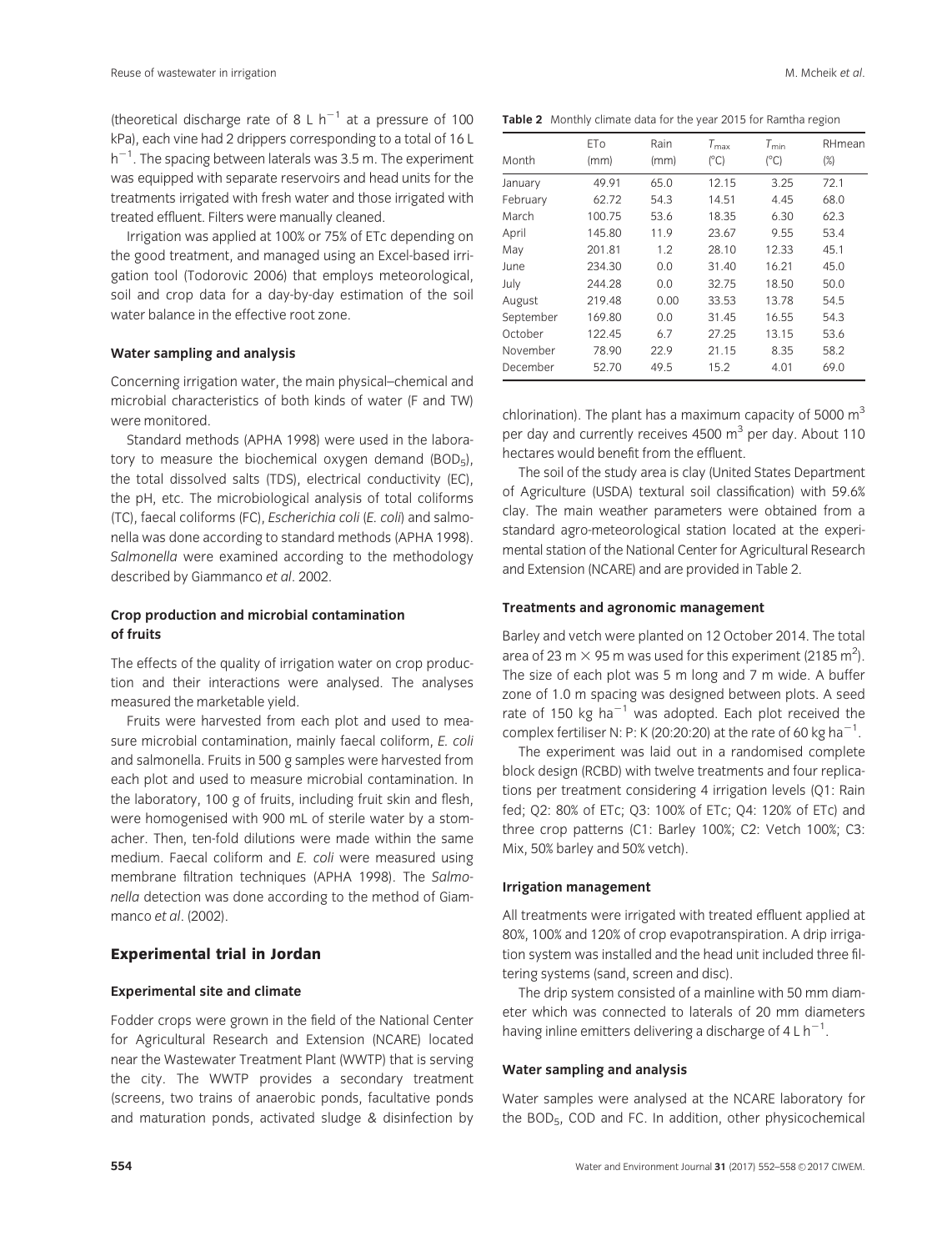|                              | Mean value      |                    | Limit values for reuse of TW according to proposed<br>Lebanese guidelines (FAO, 2011) |                |                   |  |
|------------------------------|-----------------|--------------------|---------------------------------------------------------------------------------------|----------------|-------------------|--|
| Parameter                    | Fresh water (F) | Treated Water (TW) | Category I                                                                            | Category II    | Category III      |  |
| TSS (mg $L^{-1}$ )           | 12.32           | 53.44              | 60                                                                                    | 200            | 200               |  |
| $BOD5$ (mg L <sup>-1</sup> ) | 8.14            | 28.22              | 25                                                                                    | 100            | 100               |  |
| COD (mg $L^{-1}$ )           | 15.41           | 155                | 125                                                                                   | 250            | 250               |  |
| pH                           | 7.18            | 8.1                | $6 - 9$                                                                               | $6 - 9$        | $6 - 9$           |  |
| EC (dS $m^{-1}$ )            | 0.786           | 1.311              | 3 <sup>a</sup>                                                                        | 3 <sup>a</sup> | 3 <sup>a</sup>    |  |
| TN (mg $L^{-1}$ )            | 13              | 4                  | $< 15^{\rm b}$                                                                        | $< 15^{\rm b}$ | $< 15^{\rm b}$    |  |
| TP (mg $L^{-1}$ )            | 0.51            | 5.59               | $< 10^{\rm b}$                                                                        | $< 10^{6}$     | < 10 <sup>b</sup> |  |
| FC (CFU/100 mL)              | $6.00 E + 00$   | 1.410 <sup>7</sup> | < 200                                                                                 | < 1000         | Non required      |  |
| E. coli (CFU/100 mL)         | $\lt 1$         | $<$ 1              | < 200                                                                                 | < 1000         | Non required      |  |
| Salmonella (CFU/100 mL)      | Absence         | Absence            | Absent                                                                                | Absent         | Absent            |  |

|  | Table 3 Fresh water and treated effluent average quality during 2015 and limit values for the reuse of TWW in Lebanon |  |  |  |  |
|--|-----------------------------------------------------------------------------------------------------------------------|--|--|--|--|
|--|-----------------------------------------------------------------------------------------------------------------------|--|--|--|--|

TSS, total suspended solids; BOD5, biochemical oxygen demand at 5 days; COD, chemical oxygen demand; EC, electrical conductivity; TN, total nitrogen; TP, total phosphorus; FC, faecal coliform; E. coli, Escherichia coli.

<sup>a</sup>Reuse limits for irrigation.

<sup>b</sup>Effluent specifications of WWTP based on MoE decision 8/1, 2001.

parameters were analysed and compared to the 'irrigation water quality in the Jordanian Standards' NO.1766/2014.

# Biomass and grain yield production

The effects of the irrigation level and crop pattern on crop production and their interactions were analysed. The analyses measured the biomass and grain yield. Statistical analysis was carried out using the computer package MSTAT-C. Means were compared by analysis of variance (ANOVA) and the least significant difference (LSD) test at  $P = 0.05$ .

# Results and discussion

# Experimental trial in Lebanon

### Irrigation water quality

Table 3 shows the seasonal means of the physical–chemical and microbial characteristics of the fresh and the treated water analysed during the trial.

According to the guidelines for interpretation of water quality for irrigation (FAO 1985), salinity of treated water as well as of fresh water is slight to moderate, but it is still suitable for irrigation. The values of the main physical–chemical characteristics, particularly the BOD $<sub>5</sub>$  and the COD were</sub> higher than the admissible limits of water category I for treated wastewater reuse proposed by the Lebanese guidelines. However, those values were within the admissible limits for fresh water.

Feacal coliforms were not present in fresh water, however, they were highly present in the treated effluent, and, most of the time, exceeding the limit value of 1000 CF/ 100 mL proposed by the World Health Organization (WHO) that is sufficient for the irrigation of all crops. Water contamination by E. coli was not noticed. Salmonella was not detected. Accordingly, the treated water from Ablah is of category II as proposed by the Lebanese guidelines 'FAO project UTF/LEB/019/LEB'.

# Crop production and microbial contamination of fruits

Table 4 reports the production parameters in terms of mean values of marketable yield, Brix degree and titratable acidity for the different treatments.

The treatments under treated effluent gave same yield as the treatments under fresh water irrigation. Obtained yield and other production parameters were not significantly different among the treatments under full as well as under deficit irrigation.

In our study, obtained results of titratable acidity are in agreement with the findings of Conesa et al. (2016) who reported that there was no significant difference in titratable acidity among different treatments under deficit irrigation for the table grape variety 'Crimson seedless'. In addition, obtained results on grape production parameters are in agreement with the findings of Faci et al. (2014) that found no significant difference among treatments under different deficit irrigation regimes.

Faecal coliforms were not detected on fruits irrigated with FW or TW. It is well known that coliforms are ubiquitous in agricultural environments (Materon 2003). E. coli and Salmonella contaminations were equally not detected in grape fruits for all the examined irrigation treatments. Results are in accordance with those reported by Vivaldi et al. (2013) for nectarines irrigated with treated wastewater. Moreover, Palese et al. (2009) found that although E. coli content in treated wastewater applied for irrigation of olive groves in Italy was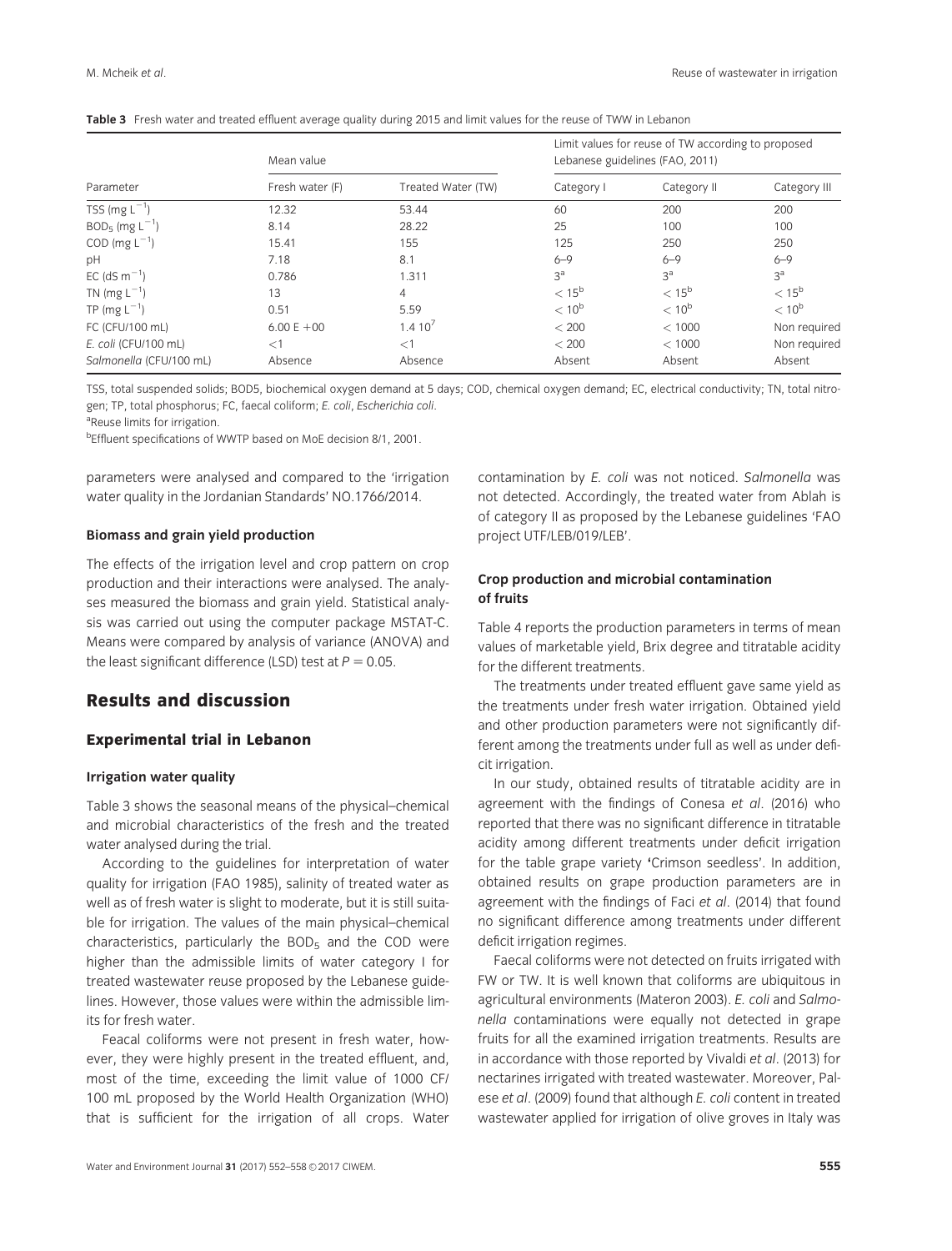|                            |                                         | Fresh water    |                | Treated water |           |       |
|----------------------------|-----------------------------------------|----------------|----------------|---------------|-----------|-------|
|                            |                                         | T <sub>1</sub> | T <sub>2</sub> | T3            | <b>T4</b> | ANOVA |
| Production parameters      | Grape yield ( $Kg$ vine <sup>-1</sup> ) | 14.35          | 14.21          | 14.13         | 14.05     | ns    |
|                            | $^{\circ}$ Brix                         | 19.5           | 18.6           | 18.3          | 18.9      | ns    |
|                            | Titratable acidity (g $L^{-1}$ )        | 3.97           | 3.95           | 3.99          | 3.94      | ns    |
| Bacteriological parameters | Faecal coliforms                        | $<$ 1          | $<$ 1          | $\leq$ 1      | $\leq$ 1  |       |
| (CFU 100 $g^{-1}$ )        | E. coli                                 | $<$ 1          | $<$ 1          | $\leq$ 1      | $\lt$ 1   |       |
|                            | Salmonella                              | Absent         | Absent         | Absent        | Absent    |       |

T1, fresh water/100% irrigated; T2, fresh water/75% irrigated; T3, treated water/100% irrigated and T4, treated water/75% irrigated; ns, no significant effect ( $P \leq 0.05$ ).

| Table 5 Average quality of treated effluent during 2015 and limit values for the reuse of TWW in Jordan |  |
|---------------------------------------------------------------------------------------------------------|--|
|---------------------------------------------------------------------------------------------------------|--|

|                                        |                       | Limit values for the reuse of TW according to Jordanian Standards,<br>NO.1766/2014<br>Degree of restriction on use |                                   |                    |  |  |
|----------------------------------------|-----------------------|--------------------------------------------------------------------------------------------------------------------|-----------------------------------|--------------------|--|--|
| Parameter                              | Treated<br>water (TW) | No restriction                                                                                                     | Slight to Moderate<br>Restriction | Severe Restriction |  |  |
| Total suspended solids (mg $L^{-1}$ )  | 111.8                 | $50$                                                                                                               | $50 - 100$                        | >100               |  |  |
| $BOD5$ (mg $L-1$ )                     | 29.6                  | <60                                                                                                                | $110 - 400$                       | >400               |  |  |
| COD (mg $L^{-1}$ )                     | < 120                 | $<$ 250                                                                                                            | 250-1000                          | >1000              |  |  |
| pH                                     | 7.56                  | $6 - 9$                                                                                                            |                                   |                    |  |  |
| Electrical conductivity (dS $m^{-1}$ ) | 2.69                  | < 1.7                                                                                                              | $1.7 - 3$                         | >3                 |  |  |
| TN (mg $L^{-1}$ )                      | 40                    | $<$ 50                                                                                                             | $50 - 100$                        | >100               |  |  |
| Boron (p.p.m.)                         | 0.35                  | < 0.7                                                                                                              | $0.7 - 3$                         | >3                 |  |  |
| $Mn$ (p.p.m.)                          | 0.048                 | < 0.1                                                                                                              | $0.1 - 1.5$                       | >1.5               |  |  |
| $Pb$ (p.p.m.)                          | 0.265                 | $>5^a$                                                                                                             |                                   |                    |  |  |
| E. coli (CFU/100 mL)                   | 3.10 <sup>4</sup>     | $< 10^{6a}$                                                                                                        |                                   |                    |  |  |
| Salmonella (CFU/100 mL)                | Absent                | Absent                                                                                                             | Absent                            | Absent             |  |  |

TSS, total suspended solids; BOD5, biochemical oxygen demand at 5 days; COD, chemical oxygen demand; EC, electrical conductivity; TN, total nitrogen; E. coli, Escherichia coli.

aEffluent specifications of WWTPs Based on Jordanian Standards NO.1766/2014.

often over the limits, the hygienic quality of soil and fruits was preserved. Petousi et al. (2015) reported no contamination with E. coli on olive fruits. According to WHO guidelines, orchard wastewater irrigation should be stopped 2 weeks before harvest and no fruit should be picked up off the ground (WHO 2006a). For table grapes, the harvesting period in the Bekaa valley, Lebanon begins at mid-September while irrigation stops at the end of August. Hence, at least there is a period of 2 weeks before harvest, thereby reducing the risk for contamination.

# Experimental trial in Jordan

### Irrigation water quality

Table 5 shows the seasonal means of the physical-chemical and microbial characteristics of the treated water analysed during the trial.

According to the guidelines on irrigation water quality in the Jordanian Standards NO.1766/2014, the salinity of treated effluent, with average value of 2.69 dS  $m^{-1}$ .shows a slight to moderate degree of restriction on use in irrigation. Generally, fodder crops are sensitive to salinity during seed germination and early growth stages while they are tolerant during later growth stages (Guy 2013).

The average seasonal value of total suspended solids confirms that a severe degree of restriction on the use of the treated water should be considered, as given in the Jordanian Standards NO.1766/2014.

The Total Nitrogen (TN) value, which is 40 p.p.m., is considered within the limits and no restriction on the use of water in irrigation should be adopted.

Trace elements such as Mn and Pb were not detected in the treated effluent. All the samples showed less than 60 mg  $L^{-1}$  as BOD and less than 120 mg  $L^{-1}$  as COD and they are within the limits. Water contamination by E. coli was noticed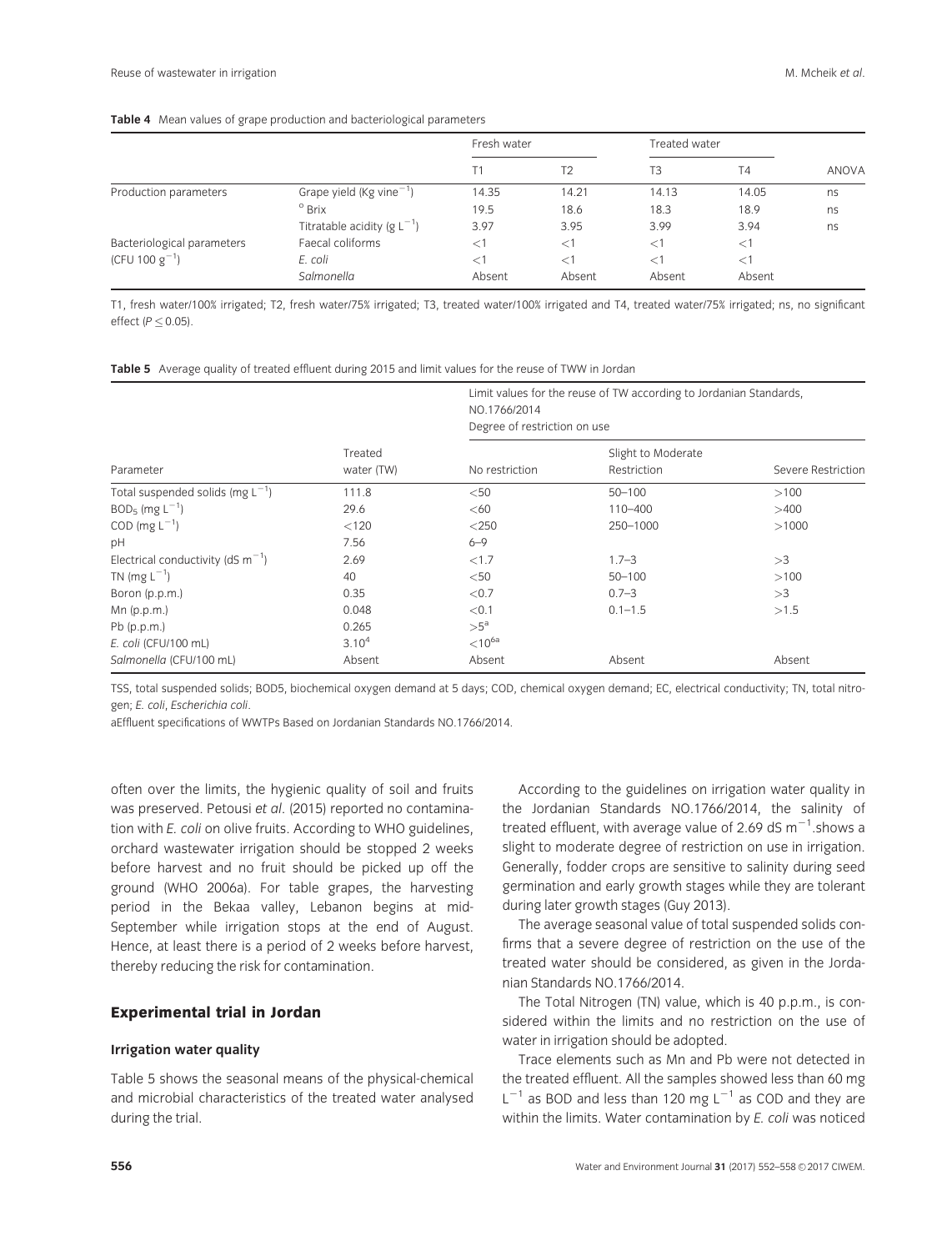Table 6 Mean value of total yield and grain yield production for the different treatments of the experiment

|               |          | Treatment   | Total yield<br>$Kg$ ha $^{-1}$ | Grain yield<br>$Kg$ ha <sup>-1</sup> |               |
|---------------|----------|-------------|--------------------------------|--------------------------------------|---------------|
| <b>Barley</b> | Rainfed  | Q1C1        | 4,825d                         | 2,442c                               |               |
|               | 80% ETc  | <b>Q2C1</b> | 6,731c                         | 3,208b                               |               |
|               | 100% ETc | <b>03C1</b> | 8,156b                         | 3,923a                               |               |
|               | 120% ETc | O4C1        | 956.9a                         | 4,188a                               |               |
| Vetch         | Rainfed  | <b>Q1C2</b> | 2,442c                         | 1,131d                               |               |
|               | 80% ETc  | Q2C2        | 3,208b                         | 1,579c                               |               |
|               | 100% ETc | <b>Q3C2</b> | 3,923a                         | 1,920b                               |               |
|               | 120% ETc | 04C2        | 4,188a                         | 2,131a                               |               |
| Mix (50%      |          |             |                                | Vetch                                | <b>Barley</b> |
| Barley $+50%$ | Rainfed  | Q1C3        | 3,781c                         | 1,599c                               | 1,202b        |
| Vetch)        | 80% ETc  | Q2C3        | 4,981b                         | 1,922b                               | 1.574a        |
|               | 100% ETc | Q3C3        | 6,900a                         | 2,812a                               | 1,593a        |
|               | 120% ETc | Q4C3        | 6,638a                         | 3,2848a                              | 9,325b        |

Statistical analysis was carried out using the computer package MSTAT-C. Means were compared by ANOVA and the LSD test at  $P = 0.05$ .

and it is recommended to stop irrigation at least 3 days before harvesting (Jordanian Standards NO.1766/2014). Salmonella was not detected.

# Biomass and grain yield production

The biomass and grain yield production were affected in response to total water amount (Table 6). The highest total yields were observed for the treatments under 120% ETc as compared to the other treatments, while the lowest total yields were observed for rainfed treatments.

Due to irregular and insufficient rainfall, there was severe scarcity of water throughout the year, and especially during summer, wells dried up frequently and the irrigation and table water declined, leading to increased crop water demand in a short period and thus influencing crop failures and drought (Suhas et al. 2009).

# Conclusion

(1) Land application of municipal waste water is common in many regions of the world. One approach to evaluating the suitability of reclaimed waste water is to consider it the same as any other freshwater source and appraise its suitability for irrigation using some reference criteria. When such criteria are applied there will be no serious potential agronomic or public health problem in Lebanon and Jordan using the effluent water especially in the treatment plants of Ramtha and Ablah.

(2) Wastewater use for agriculture is an emerging priority for water-stressed countries and low-income countries. As water scarcity grows, investment in wastewater treatment and related irrigation systems are becoming more viable. To encourage such investments, governments should establish enabling policies, establish a clear regulatory framework, and develop a strategy and action plan for moving from unplanned to planned wastewater use for irrigation.

# Acknowledgements

This work was conducted within the framework of ACCBAT project 'Adaptation to Climate change through improved water demand management in irrigated agriculture by introduction of new technologies and best agricultural practices', funded by the European Commission within the ENPI CBC MED program 2007–2013.

To submit a comment on this article please go to [http://mc.](http://mc.manuscriptcentral.com/wej) [manuscriptcentral.com/wej.](http://mc.manuscriptcentral.com/wej) For further information please see the Author Guidelines at [wileyonlinelibrary.com](http://wileyonlinelibrary.com)

# References

- APHA, (1998) Standard Methods for the Examination of Water and Wastewater (20th edn). American Public Health Association, Washington, DC.
- Balkhair, K.S. and Ashraf, M.A. (2016) Field Accumulation Risks of Heavy Metals in Soil and Vegetable Crop Irrigated with Sewage Water in Western Region of Saudi Arabia. Saudi J Biol Sci., 23, S32-S44.
- Bob, P. (2010) Ecology, transforming waste water to benefit human health, agriculture and the environment, United Nations. [http://www.unep.org/Documents.Multilingual/](http://www.unep.org/Documents.Multilingual/Default.asp?DocumentID=617&ArticleID=6504&l=en&t=longhttp://www.unep.org/Documents.Multilingual/Default.asp?DocumentID=617&ArticleID=6504&l=en&t=long) [Default.asp?DocumentID=617](http://www.unep.org/Documents.Multilingual/Default.asp?DocumentID=617&ArticleID=6504&l=en&t=longhttp://www.unep.org/Documents.Multilingual/Default.asp?DocumentID=617&ArticleID=6504&l=en&t=long)&[ArticleID](http://www.unep.org/Documents.Multilingual/Default.asp?DocumentID=617&ArticleID=6504&l=en&t=longhttp://www.unep.org/Documents.Multilingual/Default.asp?DocumentID=617&ArticleID=6504&l=en&t=long)=[6504](http://www.unep.org/Documents.Multilingual/Default.asp?DocumentID=617&ArticleID=6504&l=en&t=longhttp://www.unep.org/Documents.Multilingual/Default.asp?DocumentID=617&ArticleID=6504&l=en&t=long)&[l](http://www.unep.org/Documents.Multilingual/Default.asp?DocumentID=617&ArticleID=6504&l=en&t=longhttp://www.unep.org/Documents.Multilingual/Default.asp?DocumentID=617&ArticleID=6504&l=en&t=long)=[en&t=long](http://www.unep.org/Documents.Multilingual/Default.asp?DocumentID=617&ArticleID=6504&l=en&t=longhttp://www.unep.org/Documents.Multilingual/Default.asp?DocumentID=617&ArticleID=6504&l=en&t=long)" United Nations Environmental Programme. Web site: [http://](http://www.ecology.com/2010/03/30/transforming-wastewater-benefit-human-health/) [www.ecology.com/2010/03/30/transforming-wastewater-bene](http://www.ecology.com/2010/03/30/transforming-wastewater-benefit-human-health/)[fit-human-health/](http://www.ecology.com/2010/03/30/transforming-wastewater-benefit-human-health/)
- Carr, G., Potter, R.B. and Nortcliff, S. (2011) Water Reuse for Irrigation in Jordan: Perceptions of Water Quality Among Farmers. Agric Water Manage., 98, 847-854.
- Conesa, M.R., Falagan, N., De La Rosa, J.M., Aguayo, E., Domingo, R. and Pastor, A.P. (2016) Post-Veraison Deficit Irrigation Regimes Enhance Berry Coloration and Health-Promoting Bioactive Compounds in 'Crimson Seedless' Tablegrapes. Agric. Water Manage., 163, 9–18.
- David, C. (2015) Soils and plant nutrients, extension specialist, soil science. Waste and Nutr. Manage., 9, 1–31.
- Ebel, R.C. and Proebsting, E.L. (1993) Regulated deficit irrigation may alter apple maturity, quality, and storage life. Hortscience, 28, 141–143.
- Faci, J.M., Blanco, O., Medina, E.T. and Martinez-Cob, A. (2014) Effect of Post Veraison Regulated Deficit Irrigation in Production and Berry Quality of Autumn Royal and Crimson Table Grape Cultivars. Agric. Water Manage., 134, 73–83.
- FAO. (1985) Water Quality for Agriculture. Irrigation and Drainage, Rome, 174.
- Fereres, E. and Soriano, M.A. (2007) Deficit Irrigation for Reducing Agricultural Water Use. J. Exp. Bot., 58, 147-159.
- Giammanco, G., Pignato, S., Alliot, M. and Polgatti, M. (2002) Rapid method for Salmonella enumeration in wastewater.